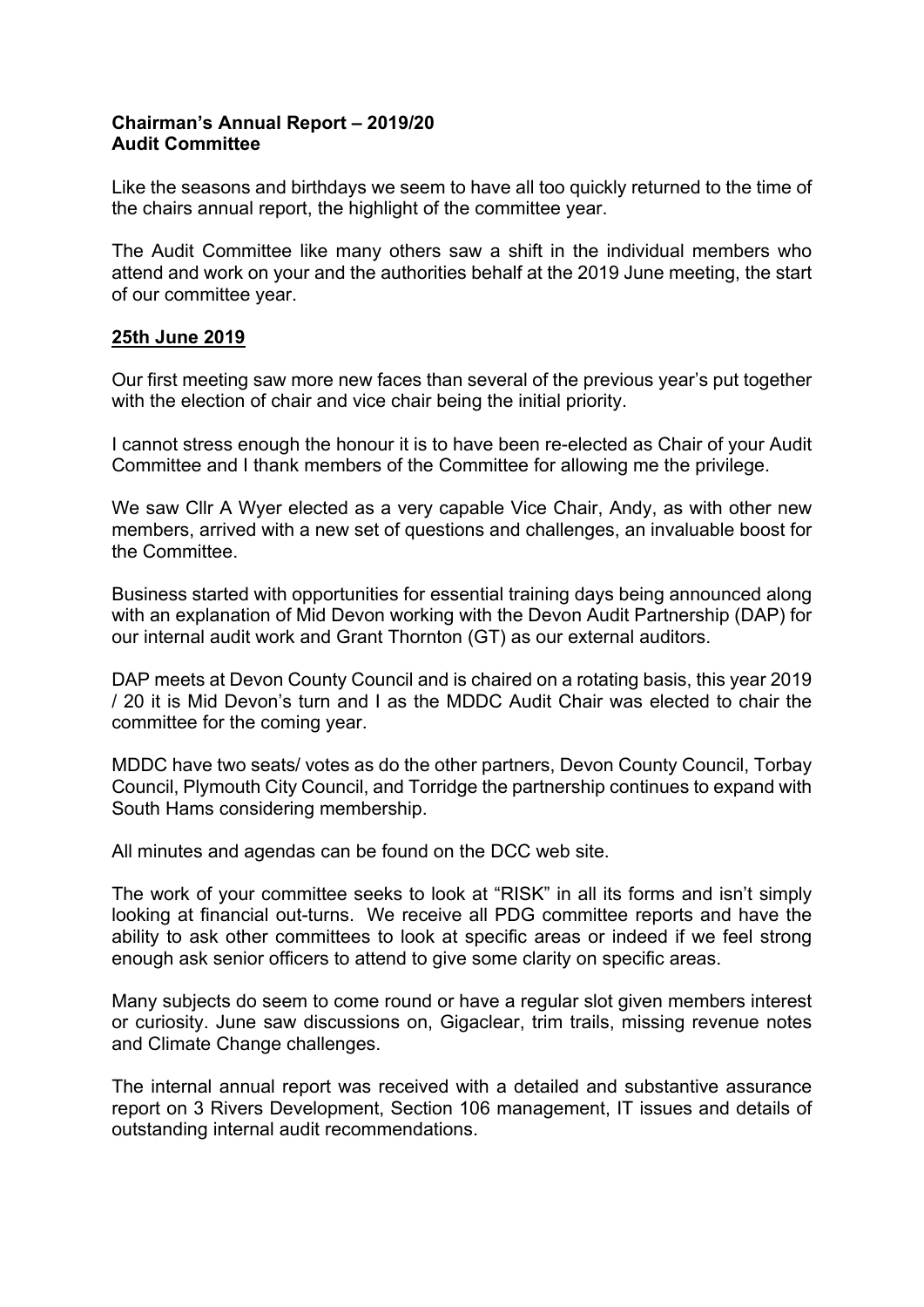# **July 2019 Special meeting**

This is the largest of the Audit committee meetings. Your committee need to examine and seek to agree the:

Annual Governance statement (AGS) **Accounts** Grant Thornton (GT) External Auditors report

All the above had open discussion with the AGS being approved, the accounts being approved after detailed discussion on reserves and CARBON neutrality amongst the topics.

Once again MDDC received an unqualified opinion from GT and a satisfactory Value for Money opinion.

## **August 27th**

Some topics do appear throughout the year and Climate Change is a topic that has now joined the ranks of 3RDL, town centre shop vacancies, absenteeism and past Audit action updates.

Committee agreed that Climate change and associated risk would be a lead topic for the committee going forward and I have asked that Cllr Elizabeth Wainwright be invited to attend Audit in March 2020 to give committee her views as the relevant portfolio holder.

Committee took an interest in the authority's leisure facilities and discussion took place in part two given the nature of the financial detail discussed.

Our internal Audit Manager, Mr David Curnow, suggested that each service area should have a champion to aid customer engagement, progress report awaited.

## **8th October**

A brief report from myself as to the value of a training day attended by Cllr Wyer and myself at Buckfast Abbey ran by (GT). This is an annual event and very worthwhile attending as it gives an overview from GT as to what other authorities are doing and the general issues effecting local Authorities UK wide.

Further discussion took place on 3RDL in relation to risk to the authority and its governance arrangements.

All internal audit reports were discussed as well as all PDG committee reports.

It was agreed that a presentation should be looked at on fraud prevention for the committee, given by a member of the DAP fraud team (this took place in January 2020).